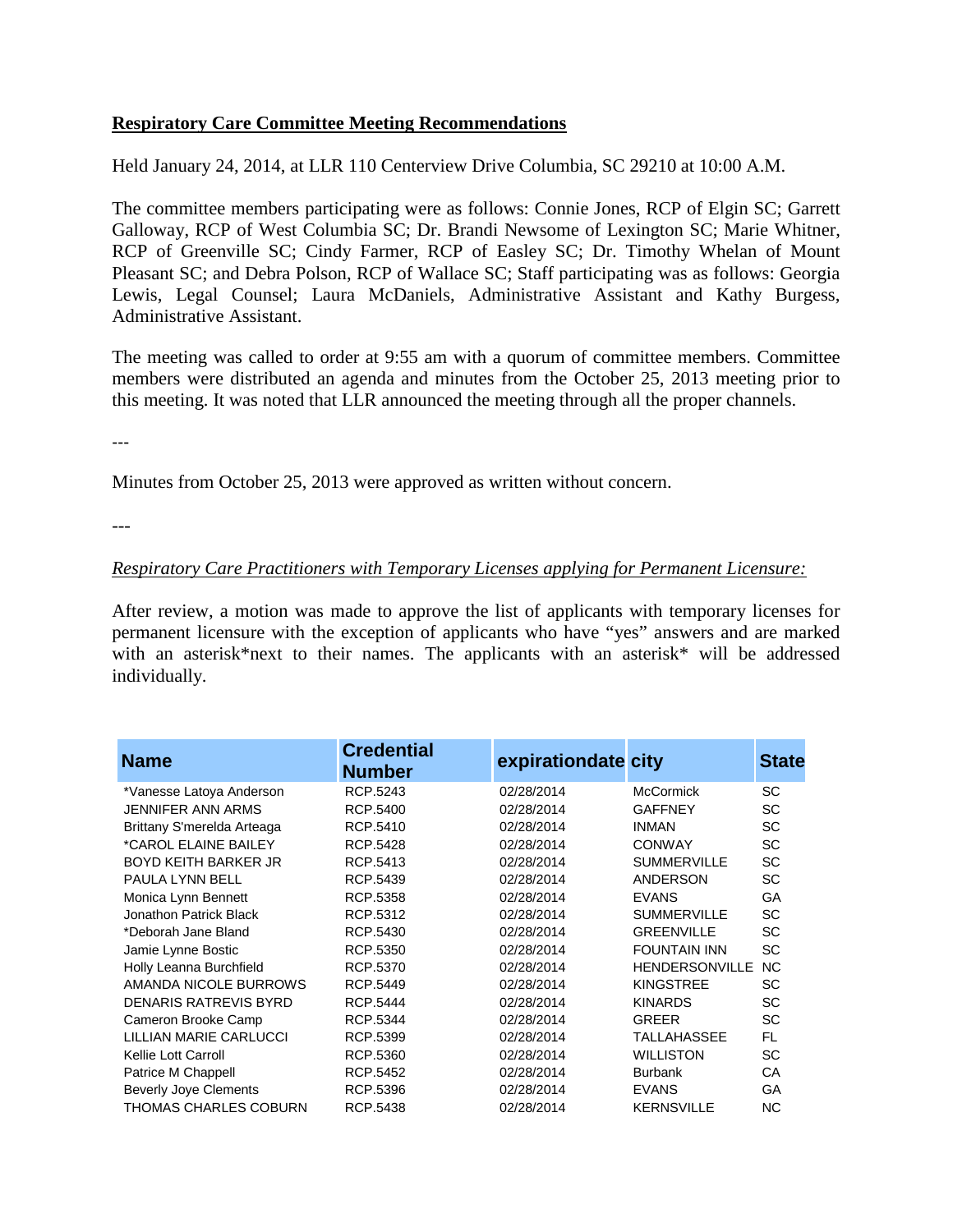| Betsy Ann Cochran                         | RCP.5423                    | 02/28/2014 | YOUNGSTOWN             | NY.       |
|-------------------------------------------|-----------------------------|------------|------------------------|-----------|
| LATASHA D COLTER                          | RCP.5424                    | 02/28/2014 | <b>CHARLOTTE</b>       | <b>NC</b> |
| Jill Leigh Conlin                         | RCP.5335                    | 02/28/2014 | <b>LADSON</b>          | SC        |
| Keri Elizabeth Cox                        | RCP.5326                    | 02/28/2014 | <b>GOOSE CREEK</b>     | SC        |
| Aimee Reah Darnell                        | RCP.5340                    | 02/28/2014 | <b>PELZER</b>          | SC        |
| PETER DOMAS                               | RCP.5445                    | 02/28/2014 | <b>SPARTANBURG</b>     | SC        |
| Maurkesha Shennay Drew                    | RCP.5261                    | 02/28/2014 | <b>GREENWOOD</b>       | SC        |
| PATRICIA KATHRYN ELKIN                    | RCP.5440                    | 02/28/2014 | <b>CHARLESTON</b>      | SC        |
| Thomas Wayne Enright                      | RCP.5346                    | 02/28/2014 | <b>SUMTER</b>          | SC        |
| *John Kevin Fazendin                      | RCP.5422                    | 02/28/2014 | <b>SAVANNAH</b>        | GA        |
| <b>Tiffany Lynn Fletcher</b>              | RCP.5347                    | 02/28/2014 | SIMPSONVILLE           | SC        |
| MICHELLE LYNNE FOLK                       | RCP.5435                    | 02/28/2014 | <b>CAMPOBELLO</b>      | SC        |
| *Vincent Michael Gassert                  | <b>RCP.5407</b>             | 02/28/2014 | <b>EVANS</b>           | GA        |
| LISSA GAYE TASHEKA HARRY-                 | RCP.5433                    | 02/28/2014 | <b>SPARTANBURG</b>     | <b>SC</b> |
| GAMBLE                                    |                             |            |                        |           |
| <b>ERICA CHANTEL HILL</b>                 | RCP.5425                    | 02/28/2014 | <b>UNION</b>           | SC        |
| Gary Sebrin Hills                         | RCP.5336                    | 02/28/2014 | <b>CHARLESTON</b>      | SC        |
| *Suzan Ivie Jefferson                     | RCP.5426                    | 02/28/2014 | <b>AUGUSTA</b>         | GA        |
| Michelle Lee Kelley                       | RCP.5416                    | 02/28/2014 | PLEASANT HILL          | <b>MO</b> |
| CHASNEY TORAYA KETCHUP                    | RCP.5451                    | 02/28/2014 | SAVANNAH               | GA        |
| Christine R Kolodziej                     | RCP.5328                    | 02/28/2014 | <b>MONCKS CORNER</b>   | SC        |
| Julie Ann Kowalski                        | RCP.5419                    | 02/28/2014 | <b>MIDLAND</b>         | <b>NC</b> |
| KATHRYN LYNNE LARKINS                     | RCP.5417                    | 02/28/2014 | <b>JOHNSON CITY</b>    | TN        |
| *ANGIE JOY LAWSON                         | RCP.5420                    | 02/28/2014 | PAULINE                | SC        |
| NICOLE MARIE LEUBNER                      | RCP.5401                    | 02/28/2014 | CONCORD                | <b>NC</b> |
| RITA MARIA MAHMOOD                        | RCP.5441                    | 02/28/2014 | AUGUSTA                | GA        |
| *KEVIN A MANTEI                           | RCP.5395                    | 02/28/2014 | <b>KISSIMEE</b>        | FL.       |
| Christopher John Rudolph Markham RCP.5322 |                             | 02/28/2014 | <b>CHARLESTON</b>      | SC        |
| RYAN ALLAN MATNEY                         | <b>RCP.5448</b>             | 02/28/2014 | <b>SOUTH POINT</b>     | OH        |
| Lisette A Maute                           | RCP.5319                    | 02/28/2014 | <b>GOOSE CREEK</b>     | SC        |
| *Amy Elizabeth McNutt                     | RCP.5339                    | 02/28/2014 | WILLIAMSTON            | SC        |
|                                           |                             |            | <b>SAVANNAH</b>        | GA        |
| Daphne M Moore<br>Charles Ray Moore       | RCP.5405<br>RCP.5404        | 02/28/2014 | <b>SUMMERVILLE</b>     | SC        |
| SONYA MARIE NICHOLS                       |                             | 02/28/2014 | <b>FLORENCE</b>        | SC        |
| ANTHONY ROGERS NORMAN II                  | RCP.5429<br>RCP.5431        | 02/28/2014 | SPARTANBURG            | SC        |
|                                           |                             | 02/28/2014 | <b>HANAHAN</b>         |           |
| Aaron Gregory Oppelt                      | RCP.5375                    | 02/28/2014 |                        | SC<br>SC  |
| JANEL ELISE OUTLAW                        | RCP.5378                    | 02/28/2014 | <b>ANDERSON</b>        |           |
| Kathryn Pence                             | RCP.5321<br><b>RCP.5446</b> | 02/28/2014 | <b>CHARLESTON</b>      | SC<br>SC  |
| <b>LARREN DARLENE PETTIT</b>              |                             | 02/28/2014 | PACOLET                | <b>SC</b> |
| Donna Christine Pilgrim                   | RCP.5383                    | 02/28/2014 | <b>HONEA PATH</b>      |           |
| Melissa Mae Potter                        | RCP.5374                    | 02/28/2014 | <b>COLUMBIA</b>        | SC        |
| DANIELLE LADELLE PREMONT                  | RCP.5432                    | 02/28/2014 | <b>LEXINGTON</b>       | SC        |
| PAMELA ANITA PRESTON                      | RCP.5434                    | 02/28/2014 | <b>DARLINGTON</b>      | SC        |
| Kiley Anne Robinson                       | RCP.5421                    | 02/28/2014 | <b>ASTOR</b>           | FL.       |
| Rebecca Meredith Rucker                   | RCP.5380                    | 02/28/2014 | SWANSEA                | SC        |
| Audrey Michelle Seigler                   | RCP.5403                    | 02/28/2014 | <b>MARTINEZ</b>        | GА        |
| *Jeannie Michelle Shirah                  | RCP.5412                    | 02/28/2014 | <b>SUMTER</b>          | SC        |
| <b>HOLLY MAE SNYDER</b>                   | RCP.5427                    | 02/28/2014 | FT ASHBY               | WV        |
| Erin Dean Solomon                         | RCP.5337                    | 02/28/2014 | LANDRUM                | SC        |
| *Robin Lee Southern                       | RCP.5415                    | 02/28/2014 | <b>ARDEN</b>           | ΝC        |
| MATTHEW ST JOSEPH                         | RCP.5418                    | 02/28/2014 | CONCORD                | ΝC        |
| *JEFFREY RAYMOND STARKEY                  | RCP.5443                    | 02/28/2014 | <b>BOILING SPRINGS</b> | SC        |
| *ROY TIMOTHY STEPP                        | RCP.5387                    | 02/28/2014 | <b>BLALIRSVILLE</b>    | GА        |
| <b>Susan Elaine Tinker</b>                | RCP.5373                    | 02/28/2014 | <b>FLORENCE</b>        | SC        |
| *Erin Celeste Valencia Rivera             | RCP.5411                    | 02/28/2014 | <b>GREENVILLE</b>      | SC        |
| LILLIAN DIANE VELARDE                     | RCP.5442                    | 02/28/2014 | <b>INDIAN TRAIL</b>    | ΝC        |
| Kaylie M Westmoreland                     | RCP.5330                    | 02/28/2014 | <b>CHARLESTON</b>      | SC        |